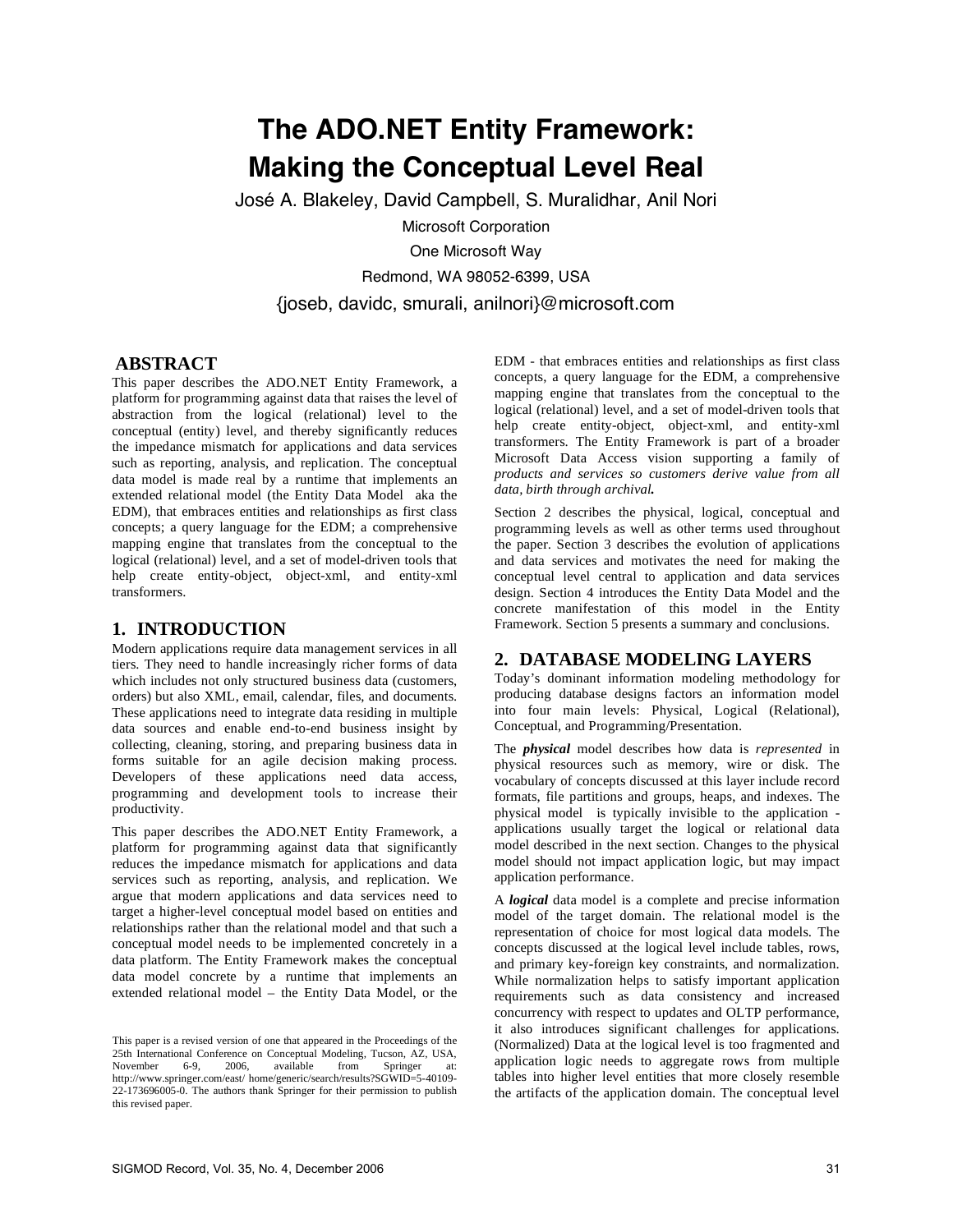introduced in the next section is designed to overcome these challenges.

The *conceptual* model captures the core information entities from the problem domain and their relationships. A wellknown conceptual model is the Entity-Relationship Model introduced by Peter Chen in 1976 [1]. UML is a more recent example of a conceptual model [2].

Most significant applications involve a conceptual design phase early in the application development lifecycle. Unfortunately, however, the conceptual data model is captured inside a database design tool that has little or no connection with the code and the relational schema used to implement the application. The database design diagrams created in the early phases of the application life cycle usually stay "pinned to a wall" growing increasingly disjoint from the reality of the application implementation with time. However, a conceptual data model can be as real, precise, and focused on the concrete "concepts" of the application domain as a logical relational model. A goal of the Microsoft Data Access vision is to make the conceptual data model (embodied by the Entity Data Model, described in Section 4.2) a concrete feature of the data platform.





The *programming/presentation* model describes how the entities and relationships of the conceptual model need to be manifested (presented) in different forms based on the task at hand. Some entities need to be transformed into programming language objects to implement application business logic; others need to be transformed into XML streams for web service invocations; still others need to be transformed into in-memory structures such as lists or dictionaries for the purposes of user-interface data binding. Naturally, there is no universal programming model or presentation form; thus applications need flexible mechanisms to transform entities into the various presentation forms.

 Most developers, and most of the modern data services want to reason about high-level concepts such as an "Order" (See

**Error! Reference source not found.**), not about the several tables that an order may be normalized over in a relational database schema. They want to query, secure, program, report on the order. An order may manifest itself at the presentation/programming level as a class instance in Visual Basic or C# encapsulating the state and logic associated with the order, or as an XML stream for communicating with a web service. We believe there is no "one proper presentation model"; and that the real value is in making the conceptual level real and then being able to use that model as the basis for flexible mappings to and from various presentation models and other higher level services.

# **3. APPLICATION AND DATA SERVICES EVOLUTION**

This section describes the platform shift that motivates the need for a higher level data model and data platform. We will look at this through two perspectives: application evolution and SQL Server's evolution as a product. A key point we make in this section is that the need for rich data model is motivated not just for developing application logic but also for supporting building higher-level data services such as reporting and replication.

# **3.1 Application Evolution**

Data-based applications 10-20 years ago were typically structured as data monoliths; closed systems with logic factored by verb-object functions that interacted with a database system at the logical schema (e.g. relational) level. A typical order entry system built around a relational database management system (RDBMS) 20 years ago would have logic partitioned around verb-object functions associated with how users interacted with the system. In fact, the user interaction model via "screens" or "forms" became the primary factoring for logic – there would be a new-order screen, and update-customer screen. The system may have also supported batch updates of SKU's, inventory, etc. The application logic was tightly bound to the logical relational schema.

Much of the data-centric logic (e.g. validation logic) is embedded within the application logic. People typically wrote batch programs to interact directly with the logical schema to perform updates. Programming languages did not support representation of high-level abstractions directly – objects did not exist. These applications can be characterized as being closed systems whose logical data consistency was maintained by application logic implemented at the logical schema level. An order was an order because the new-order logic ensured that it was.

A key reason for custom data-centric logic by applications is the well-known *application impedance mismatch problem*. The logical schema does not match the level of abstraction of the application. Applications address this problem by developing at the data abstraction (e.g. relational) and by writing custom mapping code to bridge the gap between the application and the data abstractions. This not only leads to duplication of effort but also reduces application development productivity. In the next sections we will show how the Entity Framework and the Language Integrated Query innovations in .NET languages help to minimize this impedance mismatch.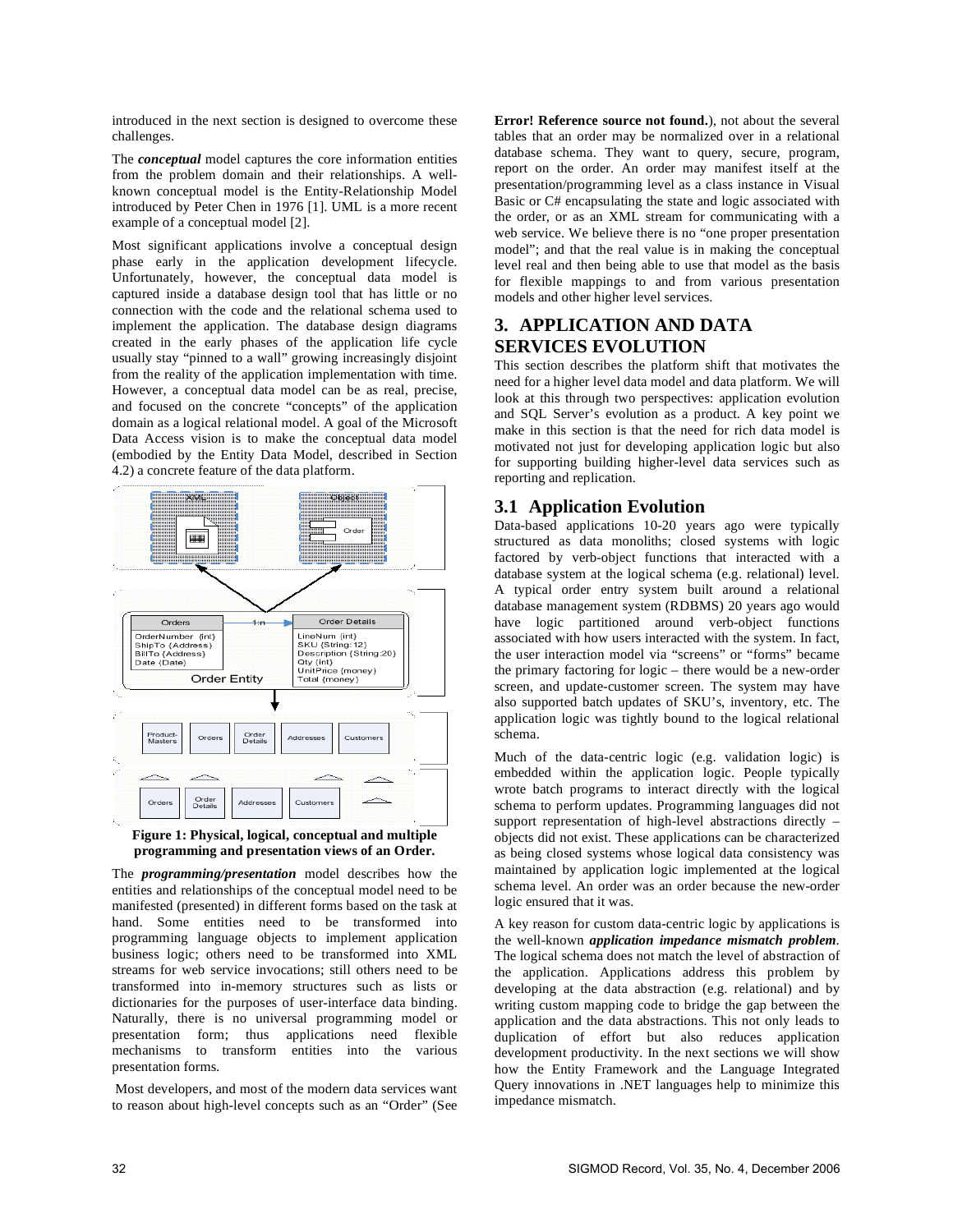Several significant trends have shaped the way that modern data-based applications are factored and deployed today. Chief among these are object oriented factoring, service level application composition, and higher level data services. When we think about the factoring, composition, and services from above, we can see that the conceptual entities are an important part of today's applications. It is also easy to see how these entities must be mapped to a variety of representations and bound to a variety of services. There is no one correct representation or service binding. XML, Relational and Object representations are all important but no single one will suffice.



**Figure 2 Order Entry System circa 2005**

Consider a "StockNotifications" application which deals with concepts like Customer Order, Product, and Stock. How do we make them real and use our conceptual understanding of them throughout the system whether they are stored in a multi-dimensional database for analytics, in a durable queue between systems, in a mid-tier cache; a business object, etc.

**Figure 2** captures the essence of this issue by focusing on several entities in our order entry system. Note that conceptual level entities have become real. Also note that the conceptual entities are communicating with and mapping to various logical schema formats, e.g. relational for the persistent storage, messages for the durable message queue on the Submit Order service, and perhaps XML for the Stock Update and Order Status web services.

## **3.2 SQL Server Evolution**

The data services provided by a "data platform" 20 years ago were minimal and focused around the logical schema in an RDBMS. These services included query & update, atomic transactions, and bulk operations such as backup and load/extract.

SQL Server itself is evolving from a traditional RDBMS to a *complete data platform* that provides a number of high value data services over entities realized at the conceptual schema level. While providing services such as reporting, analysis, and data integration in a single product and realizing synergy among them was a conscious business strategy, the means to achieve these services and the resultant ways of describing the entities they operate over happened more organically – many times in response to problems recognized in trying to provide higher level data services over the logical schema

level. There are two good examples of the need for concrete entity representation for services now provided within SQL Server: *logical records* for merge replication, and the *semantic model* for report builder.

Early versions of merge **replication** in SQL Server provided for multi-master replication of individual rows. In this early mode, rows can be updated independently by multiple agents; changes can conflict; and various conflict resolution mechanisms are provided with the model. This row-centric service had a fundamental flaw – it did not capture the fact that there is an implicit consistency guarantee around entities as they flow between systems. To address this flaw, the replication service introduced "logical records" as a way to describe and define consistency boundaries across entities comprised of multiple related rows at the logical schema level. "Logical records" are defined in the part of the SQL catalog associated with merge replication. There is no proper design-time tool experience to define a "logical record" such as an Order that includes its Order Details – applications do it through a series of stored procedure invocations.

**Report Builder** (RB) is another example of SQL Server providing a data service at the conceptual entity level. Since it operates at the logical schema level though, writing reports requires knowing how to compose queries at the logical schema level – e.g. creating an order status report requires knowing how to write the join across the several tables that make up an order. End users and analysts, however, want to write reports directly over Customers, Orders, Sales, etc. Thus, the SQL Server team created a means to describe and map conceptual entities to the logical schema layer we call the Semantic Model Definition Language (SMDL).

These are just two of a number of mapping services provided within SQL Server – the Unified Dimensional Model (UDM)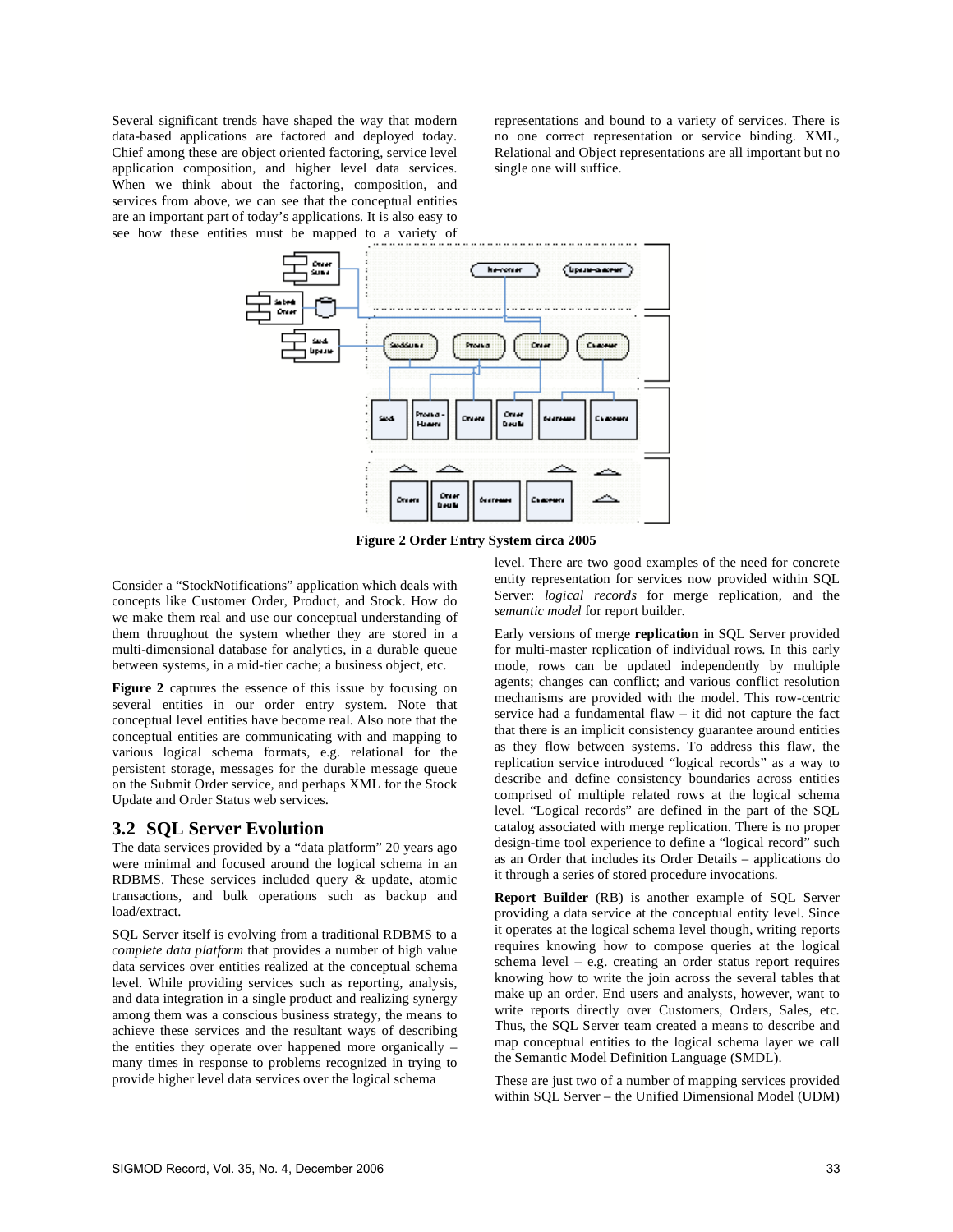provides a multi-dimensional view abstraction over several logical data models. A Data Source View (DSV), on which the BI tools work, also provides conceptual view mapping technology.



**Figure 3: SQL Server 2005**

A key observation is that several higher-level data services in the SQL Server product are increasingly delivering their services at the conceptual schema level. Currently, each of these services has a separate tool to describe conceptual entities and map them down to the underlying logical schema level. **Figure 3** illustrates the evolution of SQL Server into a data platform with many high value data services and multiple means to map conceptual entities to their underlying logical schemata.

# **4. ENTITY FRAMEWORK**

This section describes the ADO.NET Entity Framework that makes the conceptual level real. We start with the rationale that led us to the development of an Entity Data Model (EDM) followed by an overview of the EDM. We present an architectural description of the entity framework implementing a runtime supporting the EDM, a query language, and mapping. We conclude the section with a description of the development process around the EDM.

# **4.1 Why a new model?**

The Entity Data Model (EDM) is intended for developing rich data-centric applications. The obvious question that arises is: "why not use (or extend) one of these established data models? There are at least four other modern candidates for such a data model:

- The SQL data model (tables, columns, keys, referential integrity constraints...). SQL99 extends this core model to include object relational features (user defined-, structured-, and distinct-types, methods, typed tables, refs…).
- The CLR data model (classes, fields, methods, properties, value, and Ref types, collections…)
- The XSD model based on XML Infoset (Atomic-, list-, and union-types, primitive- and derived-types, token, ID, IDREF, ENTITY…)

The UML data model (classes, objects, associations, generalizations, attributes, operations, generalizations, aggregations…)

The overall reason is that we need something that maps cleanly to both the CLR and to relational databases like SQL Server, for programmability and persistence respectively. None of the other candidates has all the needed facilities for both. The CLR is an object-oriented, imperativeprogramming runtime, and has no native data model or notions of integrity constraints, relationships, or persistence. SQL99 lacks data modeling concepts like relationships, and does not have good programming language integration. The XSD specification does not support concepts like keys, relationships, and persistence. In addition, the full XSD specification is complex and has awkward mapping to both the runtime and to relational database models. The UML is too general: it requires application developers to add precise semantics, especially for persistence.

The EDM has been designed to map downward cleanly to both the CLR and to a relational database, and upward to a specialization of UML. Designers can work with concepts familiar from UML, which can be compiled in phases to XML, CLR programs, and SQL.

An important aspect of EDM is that it is value based like the relational model (and SQL) rather than object/reference based like C# (CLR). One or more object programming models can be easily supported on top of EDM. Similarly, the EDM can mapped to one or more relational DBMS implementations for persistence.

# **4.2 EDM Overview**

The EDM extends the classic relational model with concepts from E-R modeling. The central concepts in the EDM are entities and relationships. *Entities* represent top-level objects with independent existence and identity, while *Relationships* are used to *relate* (or, describe relationships between) two or more entities.

## *4.2.1 Types*

An *EntityType* describes the definition of an entity. An entity typically is a top-level object with independent existence. An entity has a *payload* - zero or more properties that describe the structure of the entity. Additionally, an entity type must define a *key* – a set of properties whose values uniquely identify the entity instance within its container. EntityTypes may derive from (or subtype) other entity types. EDM supports a single inheritance model.

The properties of an entity may be simple or complex types. A *SimpleType* (or a PrimitiveType) represents scalar (or atomic) types (e.g. integer, string), while a *ComplexType* can be used to represent structured properties (e.g. an Address). A ComplexType is composed of zero or more properties, which may themselves be scalar or complex type properties.

A *Relationship* type is a specialized entity type that describes relationships between two (or more) entity types. Initially, the EDM supports one kind of relationship, namely *Association*, which models peer-to-peer entity relationships (e.g., Supplier-Part). Containment parent-child relationships (e.g. Order-Line) are modeled as associations with cascading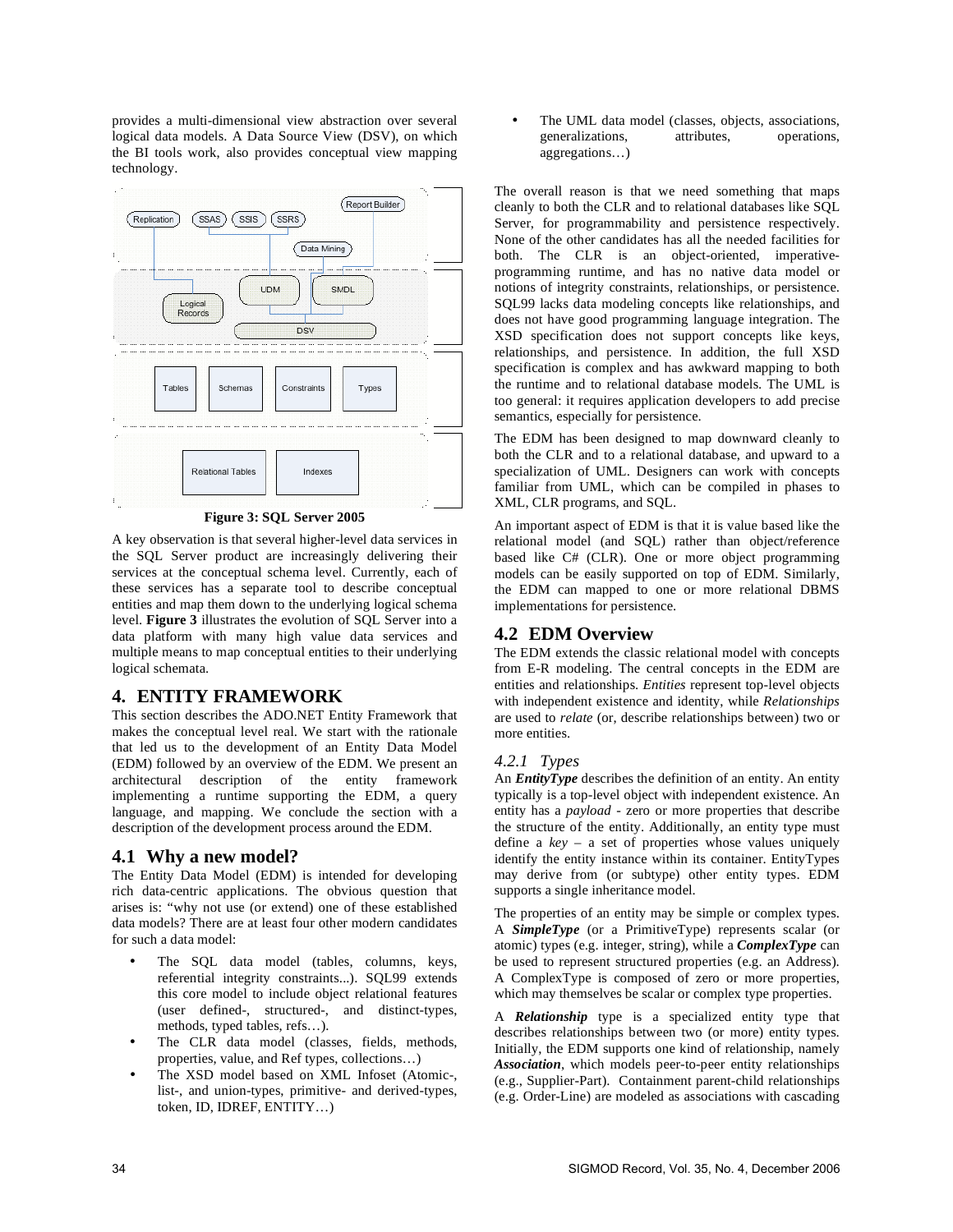actions. The key for a relationship type is usually, but not necessarily, the concatenated keys of the entity types participating in the relationship. Relationships – especially many-to-many relationships - may optionally contain properties of the relationship itself.

EDM *Schemas* provide a grouping mechanism for types – types must be defined in a schema.

In addition to the types above, the EDM supports *transient* types in the form of RowTypes and CollectionTypes. These occur mostly in the context of query operations (e.g., projections, joins). A *RowType* is an anonymous type that is structurally similar to a *ComplexType***.** A RowType's structure depends on the sequence of typed and named members that it is comprised of. A rowtype has no identity and cannot be inherited from. Instances of the same row type are equivalent if the corresponding members (in order) are respectively equivalent. Rows have no behavior beyond their structure. A *CollectionType* represents a homogenous collection of objects.

#### *4.2.2 Primitive Types*

The EDM is a data model, not a type system. The EDM defines shaping constructs (entity types etc.), but the actual types (and their semantics) are defined by the hosting environment. The EDM does define a set of abstract (or template) primitive types, and a set of associated facets, that enable the abstract primitive types to represent primitive types of the hosting environment (SqlServer databases, the CLR, etc.). These abstract types are proxies for the real primitive types defined by the host, and the semantics of operations over these types are entirely governed by the host.

#### *4.2.3 Instances*

Entity instances (or just entities) are logically contained within an *EntitySet*. An EntitySet is a homogenous collection of entities (i.e.) all entities in an EntitySet must be of the same (or derived) EntityType. An entity instance must belong to exactly one entity set. In a similar fashion, relationship instances are logically contained within a *RelationshipSet*. The definition of a RelationshipSet scopes the relationship, that is, it identifies the EntitySets that hold instances of the entity types that participate in the relationship. SimpleTypes and ComplexTypes can only be instantiated as properties of entity instances.

An *EntityContainer* is a logical grouping of EntitySets and RelationshipSets – akin to how a Schema is a grouping mechanism for EDM types.

```
4.2.4 Examples <?xml version="1.0"?>
```

```
<Schema Namespace="CNorthwindSchema"
          xmlns="urn:schemas-microsoft-com:windows:storage"> 
<!— 
Typical Entity definition, has identity and some members 
--> 
 <EntityType Name="Product" Key="ProductID"> 
 <Property Name="ProductID" Type="System.Int32" /> 
 <Property Name="ProductName" Type="System.String" 
           Size="max" /> 
 ... 
 </EntityType> 
<!— 
A derived product 
--> 
   <EntityType Name="DiscontinuedProduct" BaseType="Product"> 
     <Property Name="DiscReason" Type="System.String" 
           Size="max" />
```
#### **</EntityType>**

 $\leq$  **! A complex type defines structure but no identity. It can be used inline in 0 or more Entity definitions --> <ComplexType Name="CtAddress" > <Property Name="Address" Type="System.String" Size="max" /> <Property Name="City" Type="System.String" Size="max" /> <Property Name="PostalCode" Type="System.String" Size="max" /> ... </ComplexType> <!— A Customer Entity --> <EntityType Name="Customer" Key="CustomerID">**  --<br> **ci-** Address is a member which references **complextype --> <Property Name="Address" Type="CNorthwind.CtAddress" /> <Property Name="CustomerID" Type="System.String" Size="max" /> </EntityType> <!—** 

**An example of an association between Product [defined above] and** 

**OrderDetails [not shown for sake of brevity]** 

```
--> 
 <Association Name="Order_DetailsProducts"> 
    <End Name="Product" Type="Product" Multiplicity="1" /> 
    <End Name="Order_Details" Type="OrderDetail" 
          Multiplicity="*" /> 
  </Association>
```
 **</Schema>** 

```
<!—
```
**The Entity Container defines the logical encapsulation of EntitySets (sets of (possibly) polymorphic instances of a type) and AssociationSets (logical link tables for relating two or more entity instances) --> <EntityContainer Name="CNorthwind"> <Using Namespace="CNorthwindSchema" />** 

```
 <EntitySet Name="Products" EntityType="Product" /> 
 <EntitySet Name="Customers" EntityType="Customer" /> 
 <EntitySet Name="Order_Details" 
           EntityType="OrderDetail" /> 
     <EntitySet Name="Orders" EntityType="Order" /> 
     <AssociationSet Name="Order_DetailsProductsSet" 
Association="Order_DetailsProducts"> 
 <End Name="Product" EntitySet="Products" /> 
       <End Name="Order_Details" EntitySet="Order_Details"/> 
     </AssociationSet> 
   </EntityContainer>
```
## **4.3 Entity Framework Architecture**

This section briefly describes the architecture of the Entity Framework being built as part of ADO.NET. The main functional components of the ADO.NET Entity Framework (see Error! Reference source not found.) are:

**Data source-specific providers**. The Entity Framework builds on the ADO.NET data provider model. There are specific providers for several relational, non-relational, and Web services sources.

**EntityClient provider**. The Entity Framework includes a new data provider, the EntityClient provider. This provider houses the services implementing the mapping transformation from conceptual to logical constructs. The EntityClient provider is a value-based, outside-the-store view runtime where data is accessed in terms of EDM entities and relationships and queried/updated using an entity-based SQL language (eSQL). The EntityClient provider includes the following services: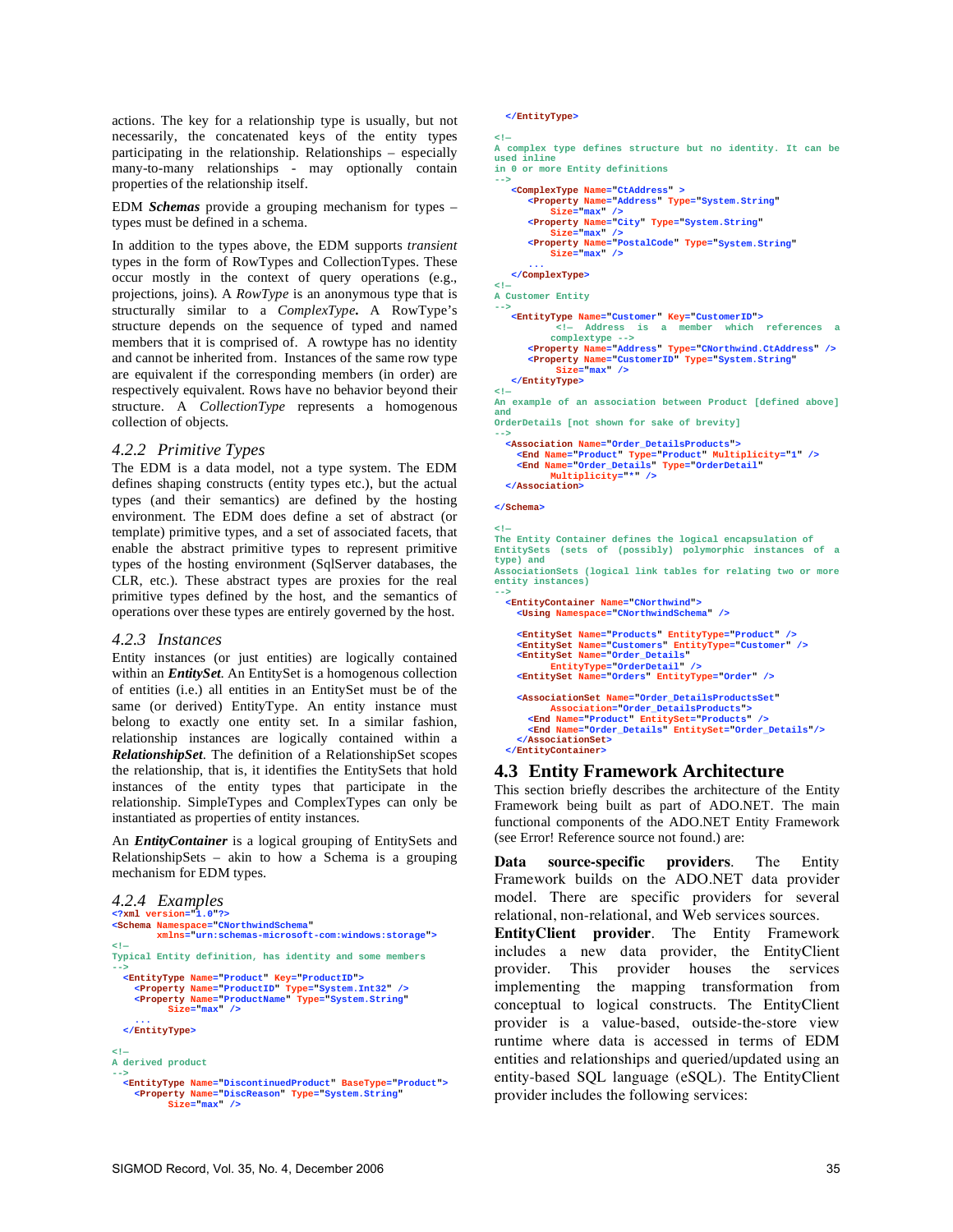- **EDM/eSQL**. The EntityClient provider processes and exposes data in terms of the EDM values. Queries and updates are formulated using eSQL. They are processed through the query and update pipeline engines which incorporate mapping transformations and knowledge about the specific capabilities of the data sources.
- **Mapping**. View mapping, one of the key services of the EntityClient provider, is the subsystem that implements bidirectional (read and write) views that allow applications to manipulate data in terms of entities and relationships rather than rows and tables. The mapping from tables to entities is specified declaratively through a mapping definition language.
- Store-specific bridge. The bridge component is a service that supports the query execution capabilities of the query pipeline and coordinates the generation of queries using provider specific syntax.
- **Metadata services**. The metadata service supports all metadata discovery activities of the components running inside the EntityClient provider. All metadata associated with EDM concepts (entities, relationships, entitysets, relationshipsets), store concepts (tables, columns, constraints), and mapping concepts are exposed via metadata interfaces. The metadata services component also serves as a link between the domain modeling tools which support model-driven application design.
- **Transactions**. The EntityClient provider integrates with the transactional capabilities of the underlying stores.
- **API**. The API of the EntityClient provider follows the ADO.NET provider model based on Connection, Command, and DataReader objects. The EntityClient provider accepts commands in the form of eSQL text or canonical trees and produces DataReader objects as results.

**Occasionally Connected Components**. The Entity Framework enhances the well established disconnected programming model of the ADO.NET DataSet. In addition to enhancing the programming experiences around the typed and un-typed DataSets, the Entity Framework embraces the EDM to provide rich disconnected experiences around cached collections of entities and entitysets.<br>Embedded Database.

The Entity Framework encompasses the capabilities of a low-memory footprint, embeddable database engine to enrich the services for applications that need rich middle-tier caching and disconnected programming experiences.

**Design and Metadata Tools**. The Entity Framework integrates with domain designers to enable modeldriven application development. The tools include EDM, mapping, and query modelers.

**Programming Layers**. ADO.NET allows multiple programming layers to be plugged onto the valuebased entity data services layer exposed by the EntityClient provider. The Object Services component is one such programming layer that surfaces CLR objects. There are multiple mechanisms by which a programming layer may interact with the entity framework. One of the important mechanisms is LINQ expression trees.

**Services**. Rich SQL data services such as reporting, replication, business analysis will be built on top of the Entity Framework.



**Figure 4 Entity Framework Architecture** 

## **4.4 Making the Conceptual Level real**

This section outlines how one may define a conceptual model and work against it. We use a modified version of the Northwind database for familiarity.

#### *4.4.1 Build the conceptual model*

The first step is to define one's conceptual model. The EDM allows you to describe the model in terms of entities and relationships. The model may be defined explicitly by hand writing the XML serialized form of the model as shown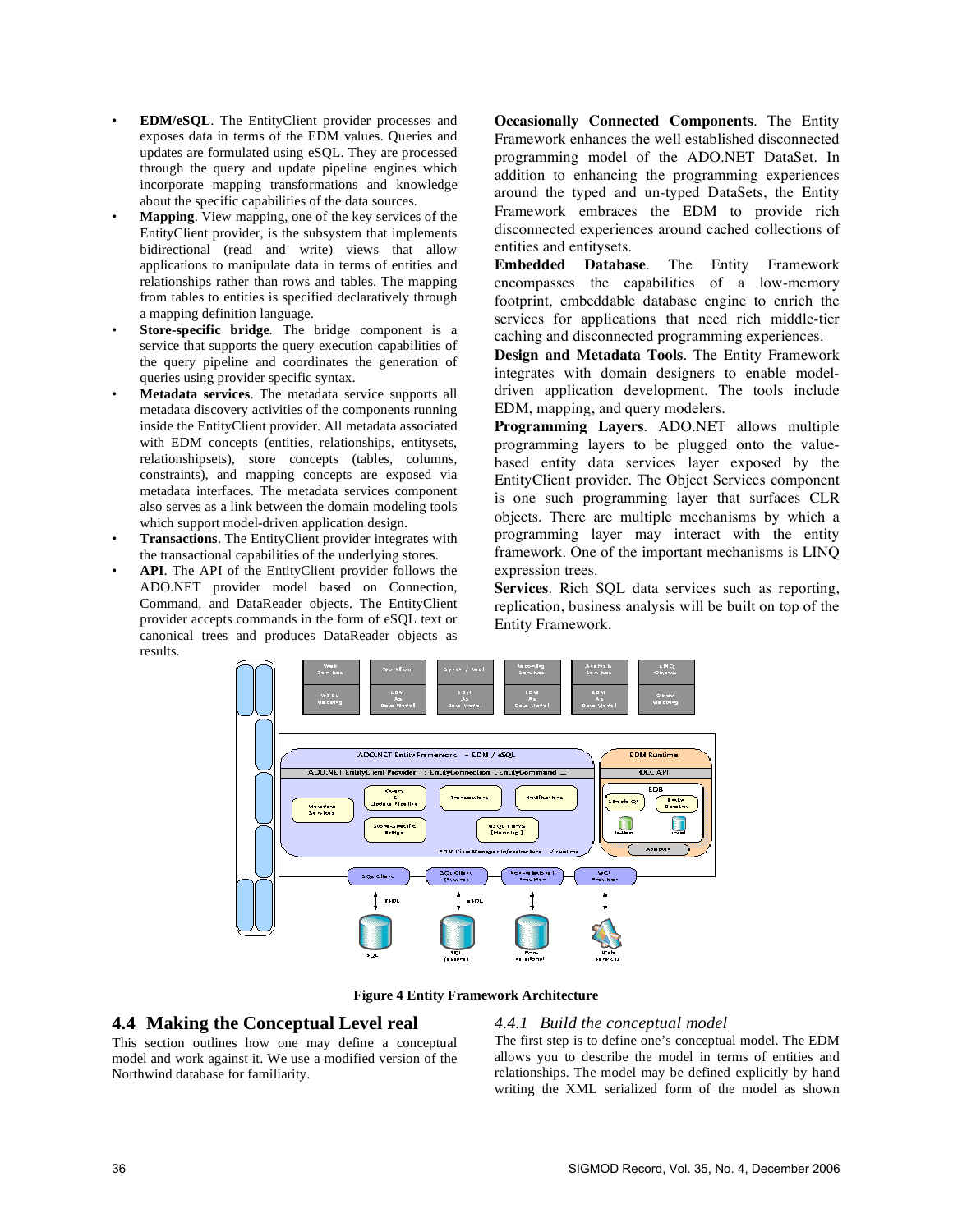above. Alternately, a graphical EDM designer tool may be used.

#### *4.4.2 Apply the mapping*

After we define the EDM conceptual model, we identify a target store, and then map the conceptual model to the target store's logical schema model. As with the conceptual EDM, one can hand write an explicit mapping or use a mapping tool. For example, the Northwind store may stripe data across multiple tables (the vertical partitioning strategy); however, applications would want to reason about the data as a single entity without the need for joins or knowledge of the relational model. The mapping layers isolate the application from knowledge of the store's schemas.

## *4.4.3 Automatically Generated Classes*

Having the conceptual level is indeed sufficient for many applications as it provides a domain model that is live within the context of a comfortable pattern (ADO.NET commands, connections and data readers) and allows for late bound scenarios. Many applications, however, prefer an object programming layer (See **Figure 5**). This can be facilitated through code generation driven from the EDM description. For increased flexibility and data independence between the object and conceptual level, a mapping may be defined between classes and the conceptual model. The mapping between classes and the conceptual model is a straightforward member-wise mapping. This enables applications built against these classes to be reused against other versions of the conceptual model, provided a legal map can be defined.

### *4.4.4 Using Objects*

One can interact with objects and perform regular Create, Read, Update and Delete (CRUD) operations on the objects. The example below demonstrates the use of Language Integrated Query (LINQ) to identify all orders that are newer than a given date

class DataAccess

```
{
```
static void GetNewOrders(DateTime date) {

using **(**NorthWindDB **nw =** 

new NorthWindDB **()) {**

var orders = from o in nw.Orders

```
 where o.OrderDate > date
```
select new {o.orderID, o.OrderDate,

Total = o.OrderLines.Sum(

 $l$  =>  $l$ . Quantity);

```
foreach (SalesOrder o in orders) {
```

```
 Console.WriteLine("{0:d}\t{1}\t{2}",
```

```
 o.OrderDate, o.OrderId, o.Total);
```

```
 } 
}
```
}

```
4.4.5 Using Values
```
There are many ISVs, framework and data services developers who just prefer to work against a .NET data provider; the EntityClient Provider is intended for such usage scenarios. The EntityClient Provider has a connection and a command and returns a DbDataReader when one invokes EntityCommand.ExecuteReader(). An example of a query using the EntityCommandCommand is as follows:

public void DoValueQueries(DateTime date)

```
{
```
using (EntityConnection conn =

new EntityConnection (connString))

{

conn.Open();

EntityCommand command =

conn.CreateCommand();

command.CommandText =

@"select value e from Employees as e

where e.HireDate > @HireDate";

command.Parameters.Add(

new EntityParameter ("HireDate",

```
date));
```

```
 DbDataReader reader =
```
command.ExecuteReader();

```
 while(reader.Read()) {
```
//--- process record

```
 } 
   } 
}
```
## **5. SUMMARY AND CONCLUSION**

Significant application and database technology trends require richer services at the conceptual rather than at the logical schema level. The Entity Framework provides a broad data platform with a rich and concrete conceptual schema to enable new applications and data services. The data platform includes the following components:

- 1. Entity Framework. A value-based runtime that implements an extended relational model - EDM - that embraces entities and relationships as first class concepts, a query language for the EDM, and a comprehensive mapping engine from the conceptual to the logical (relational) level.
- 2. Comprehensive programming model. We need programming model innovations that bridge the gap between different data representations (XML, relational, objects). In fact, by developing programming languages and APIs at the conceptual level, we will be able to liberate the programmer from the impedance mismatches that exist among different logical models. Programming language extensions such as Linq [5] provide richer, declarative programming models across different data representations.